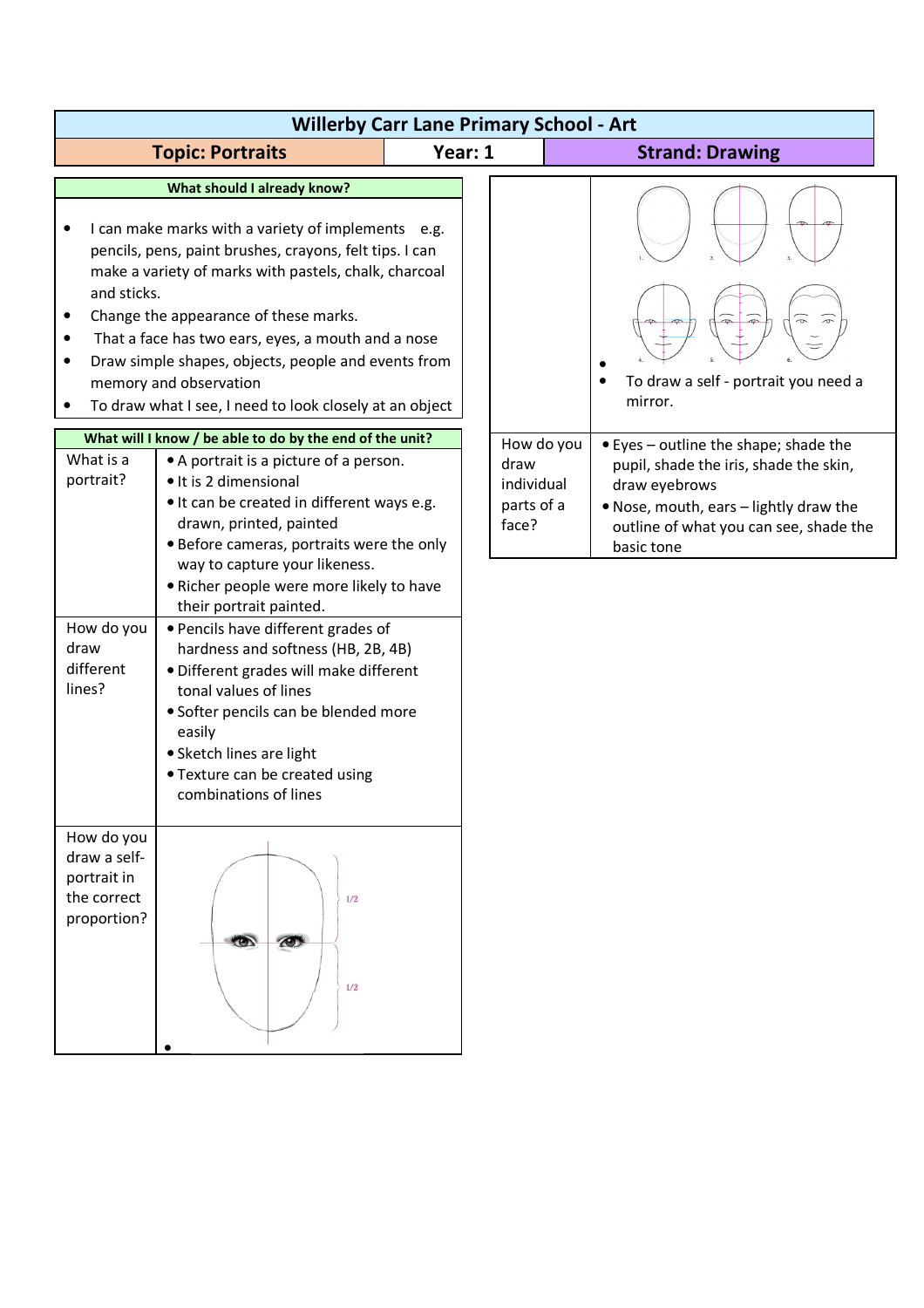| <b>Vocabulary</b> |                                                                                                  |  |  |  |
|-------------------|--------------------------------------------------------------------------------------------------|--|--|--|
| broad             | a wide line                                                                                      |  |  |  |
| detail            | the small parts of a picture                                                                     |  |  |  |
| fine              | a thin line                                                                                      |  |  |  |
| observation       | the way an object really looks                                                                   |  |  |  |
| pattern           | an arrangement of shapes, lines or<br>colours that can be repeated                               |  |  |  |
| portrait          | a picture of a particular person                                                                 |  |  |  |
| proportion        | the size of individual parts compared to<br>the whole within the drawing.                        |  |  |  |
|                   |                                                                                                  |  |  |  |
| self-portrait     | a picture drawn of yourself                                                                      |  |  |  |
| sketch            | a drawing – often done fairly quickly.<br>this may be complete in itself or used as<br>practice. |  |  |  |
| soft              | with no hard edges                                                                               |  |  |  |
| symmetry          | the matching of left and right sides of a<br>picture.                                            |  |  |  |
| texture           | appears rough or smooth                                                                          |  |  |  |
| thick             | a wide line                                                                                      |  |  |  |

## **Artist or Art Movement**

• **Leonardo da Vinci** was a famous painter, sculptor, architect, engineer, scientist and inventor. Da Vinci also studied nature and anatomy.